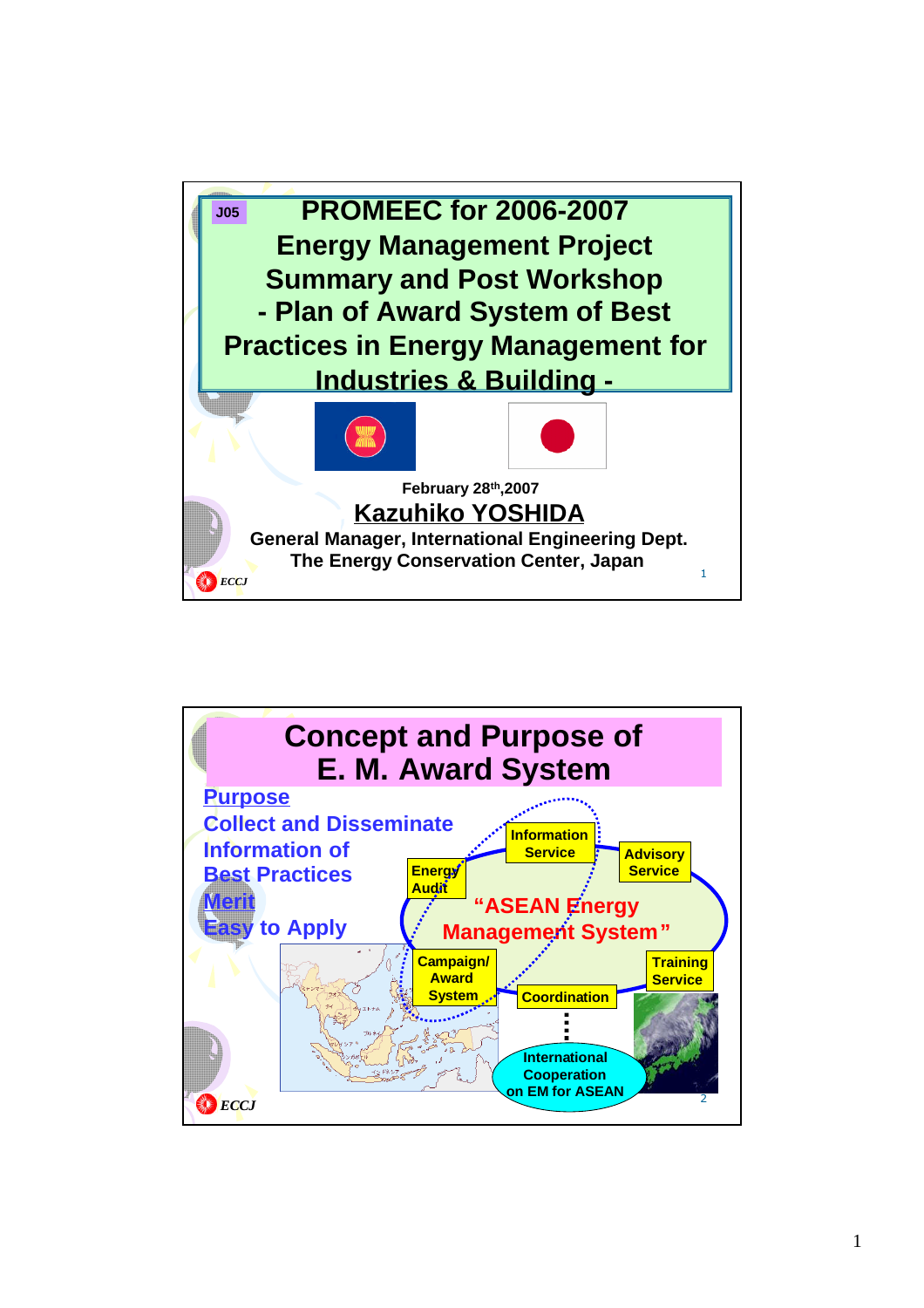

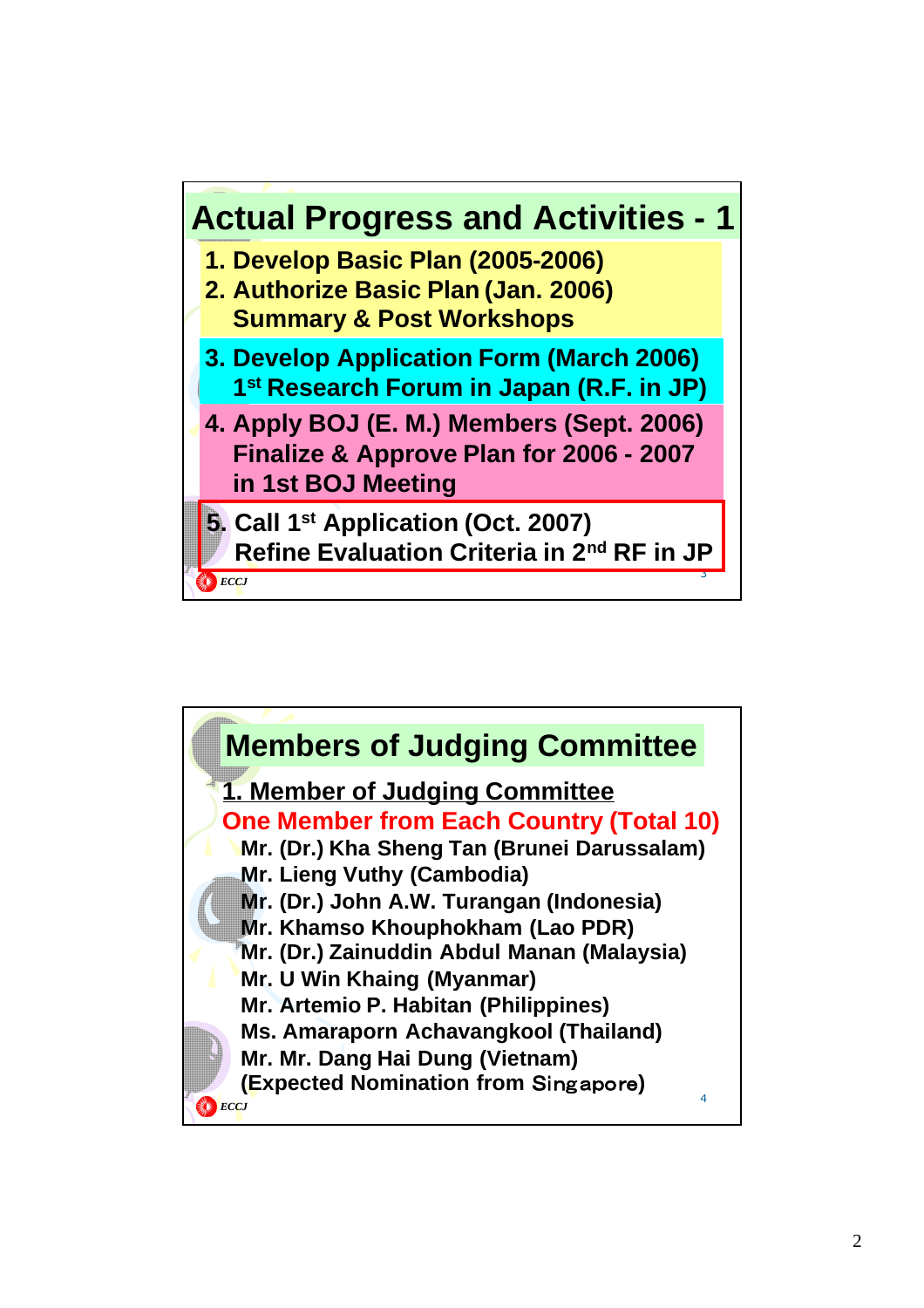

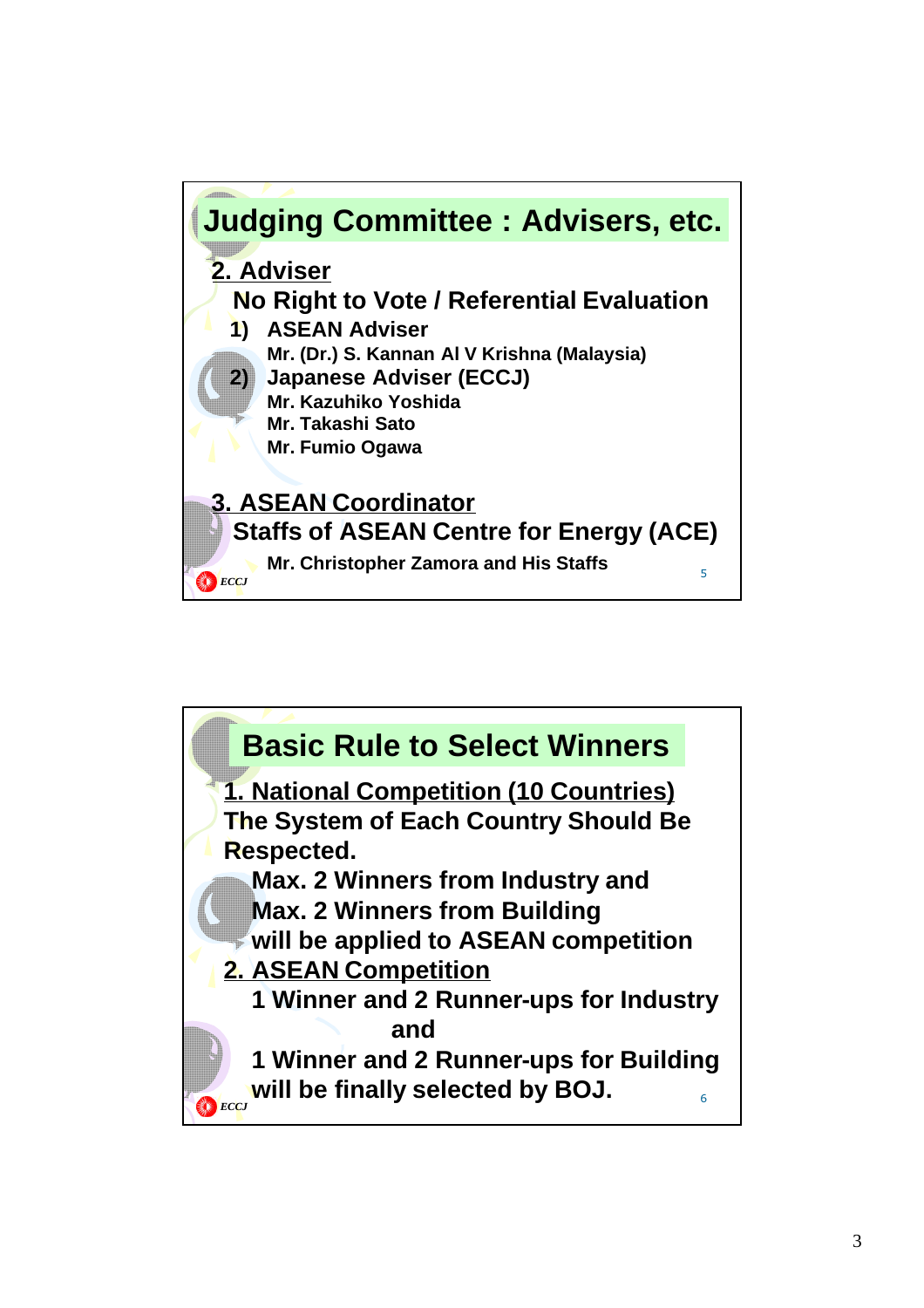|                                | <b>Latest Evaluation Guideline</b><br>(As of December 14th, 2006)                                                                                                                                   |                                 |
|--------------------------------|-----------------------------------------------------------------------------------------------------------------------------------------------------------------------------------------------------|---------------------------------|
|                                | <b>Evaluation Items</b>                                                                                                                                                                             | <b>Distribution of</b><br>Score |
| 1. Impact                      | Energy Saving<br><b>Environment (Positive / Negative)</b><br>Economic (ROI, Investment)<br>Efficiency                                                                                               | 30%                             |
| Sustainability<br>$\mathbf{2}$ | <b>Participation / Involvement</b><br><b>Top Level Management Commitment</b><br>Short and Long Term Plan<br>Organization (ex. SGA, EC Team, etc.)<br><b>Capacity Building (Education, Training)</b> | 30%                             |
| <b>Replicability</b>           | Technology<br><b>Practice and Measures</b>                                                                                                                                                          | 20%                             |
| Originality<br>4.              | Innovation<br>Creativity                                                                                                                                                                            | 15%                             |
| Overall<br><b>Pesenattion</b>  |                                                                                                                                                                                                     | 5%                              |

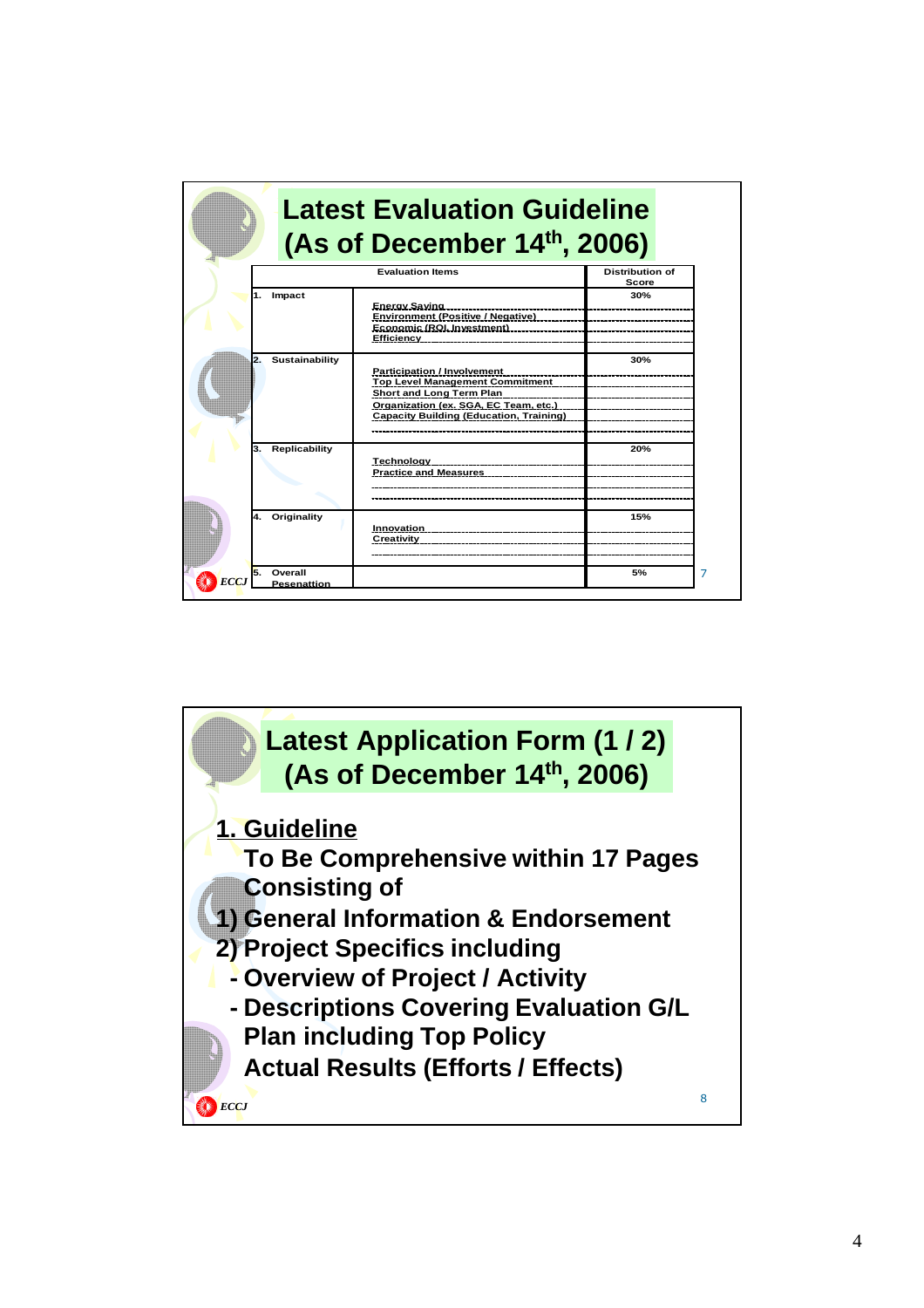

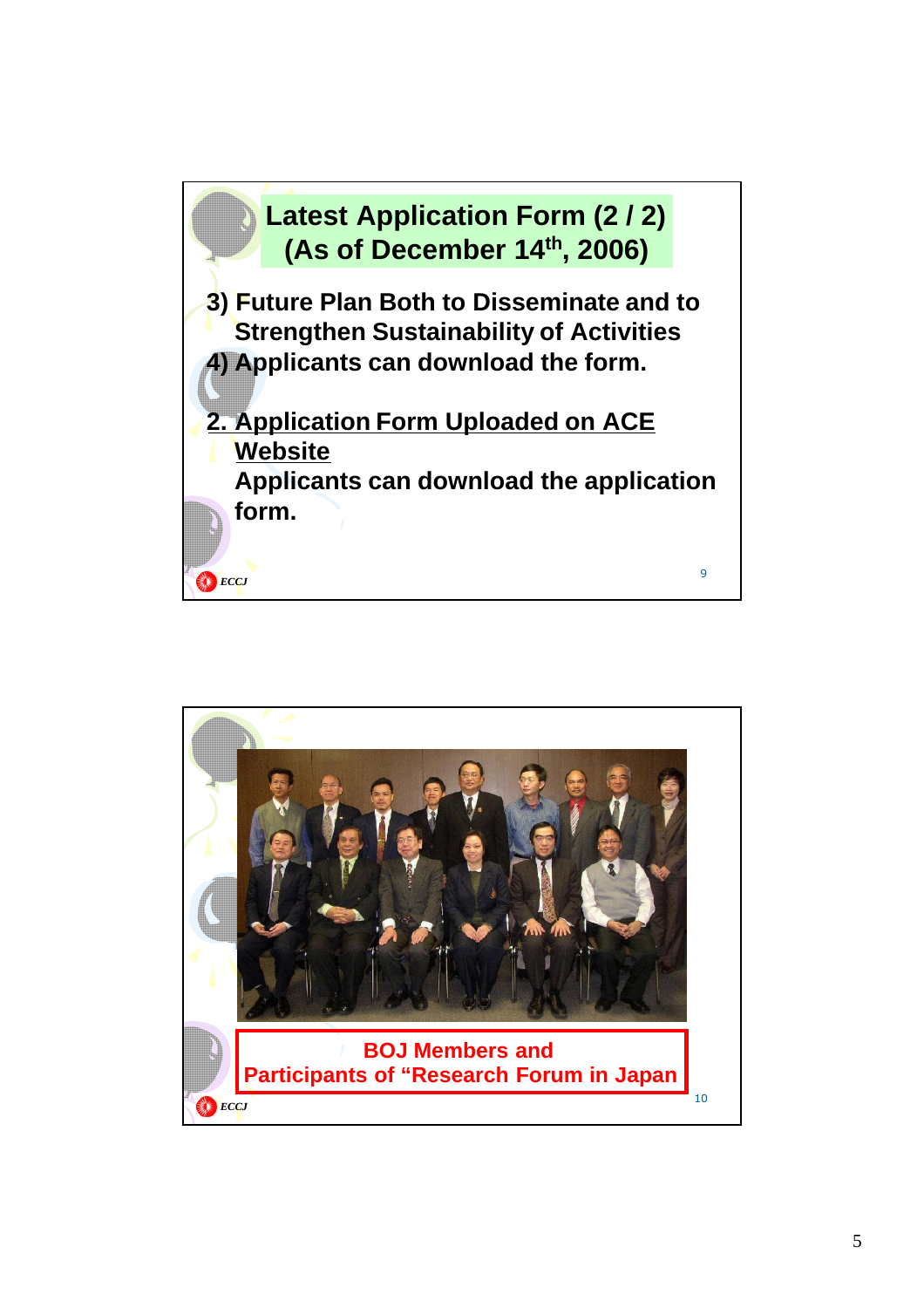## **Publishing ASEAN Winners / Applied Cases ECCJ Schedule of The 1st Competition October 2006 Official Announcement & Call Application April 2007 Close Application May 21-23, 2007 BOJ (EM) : Determination of 1st Winners August 22, 2007 Announcement & Awarding Ceremony in AMEM + 3 on August 21-23, 2007 September 2007**